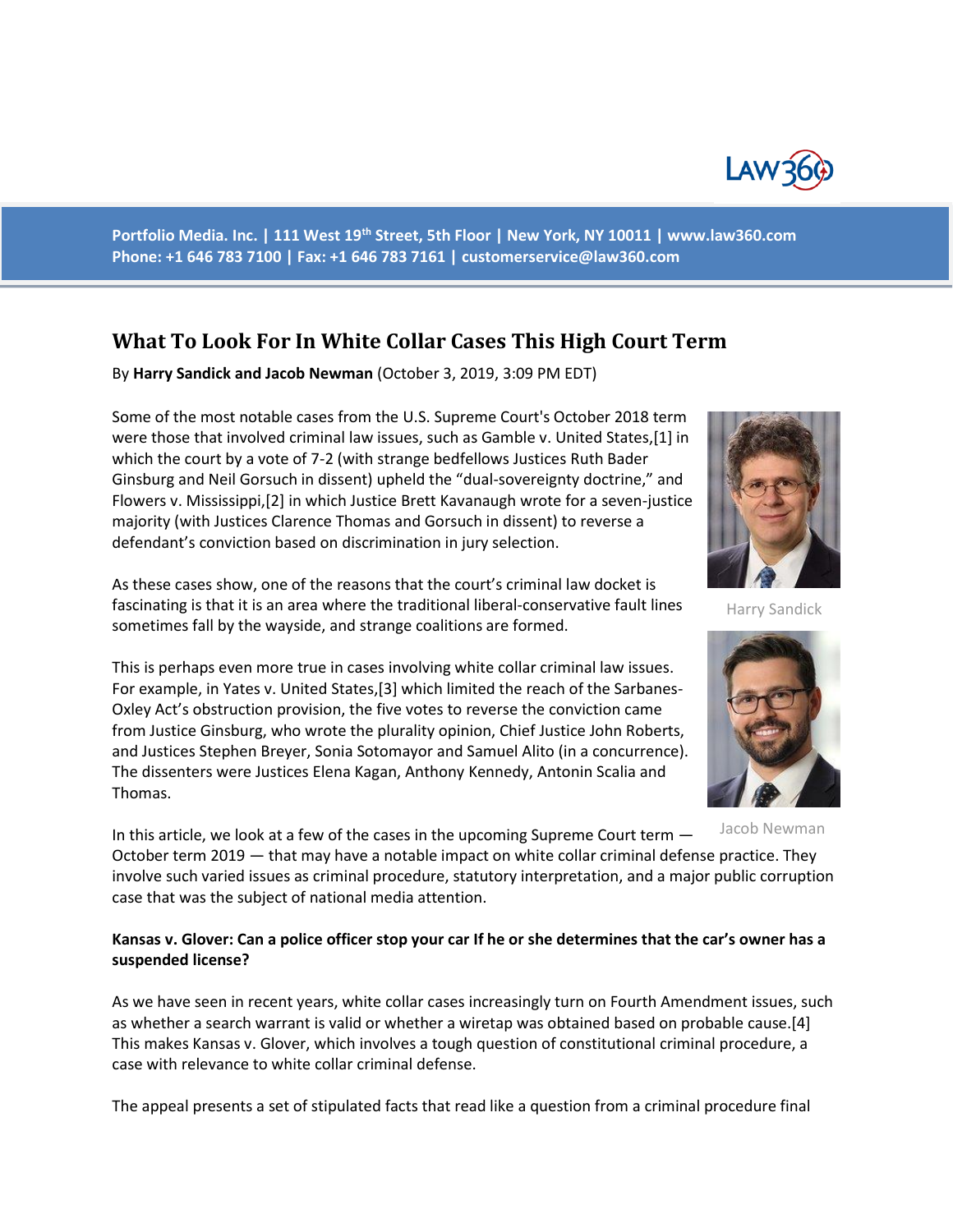exam. While on patrol, a sheriff's deputy saw a pickup truck. There was nothing suspicious about the driver or the car, but the deputy ran the license plate number through a state database and determined that the owner of the truck had a revoked driver's license. On this basis alone, the deputy stopped the truck and determined that it was driven by its owner, who admitted that he had a suspended license. Arguing that the stop violated his Fourth Amendment rights, the defendant moved to suppress evidence obtained after the car stop.

The trial court granted the motion, but this decision was reversed on appeal. On further appeal to the Kansas Supreme Court, that court ruled in the defendant's favor, holding that an officer lacks reasonable suspicion to believe that the registered owner of a vehicle is the driver of the vehicle, absent some other evidence that the owner is the driver.

On appeal to the U.S. Supreme Court, the state of Kansas contends that the most logical, common-sense inference is that the owner of a car is most likely its driver and contends that this inference should be sufficient to justify a stop under the Fourth Amendment. In opposing the grant of certiorari, the defendant argued that the Kansas Supreme Court was correct that a bright-line rule permitting a stop in this case would effectively relieve the state of its burden of proving specific and articulable facts in support of the stop. The police could stop any car whose owner has some minor violation in the system, even if they did not know who was driving the car.

At first blush, it might seem that the decision here will have little real-world impact. In most cases, one would expect the police to be able to identify more facts in support of a car stop than a revoked license held by the car's owner. So why did the Supreme Court decide to add this case to its ever-contracting docket? One of the hardest questions facing law enforcement officers is often the application of the "probable cause" standard to new and unpredictable circumstances, both in white collar and street crime contexts. And this case may be a harbinger of things to come.

Imagine if a state set up license plate scanners at toll booths and then pulled over all cars that passed through the toll where the driver had a revoked license. The technology that would make such a system possible is available now (it is used in some states to collect tolls on highways and bridges) and would make this seemingly unlikely occurrence routine. Or transpose the question to a different context: Police are able to track the location of a person's cellphone. They have evidence linking the individual to a crime, but they have no other reason to suspect that there is evidence at their home or office. Does the presence of that person's phone in a particular place (akin to the driving of their car) establish probable cause to support a search warrant for their phone's location?

Often, the Supreme Court is hesitant to intervene in areas where technology is rapidly developing, but it is possible that the wording of this court's decision may set the tone for cases involving the Fourth Amendment and technology that are coming down the road. This case will be argued on Nov. 4.

### **Kelly v. United States: What are the limits of public corruption prosecutions?**

This is the well-publicized "Bridge-gate" prosecution. As has been reported, it arises out of a politically motivated decision to shut down certain lanes on the George Washington Bridge in apparent retaliation for a local New Jersey mayor's decision to oppose Gov. Chris Christie's reelection bid. Two state officials were convicted of fraud on the theory that they had defrauded the Port Authority (which runs the bridge) of its property (tollbooth lanes, the cost of labor) by lying about the reason for the lane reallocation and using a traffic study to conceal their true political motives. The defendants argue that the only fraud was the concealment of political motives for an official act, while the government claims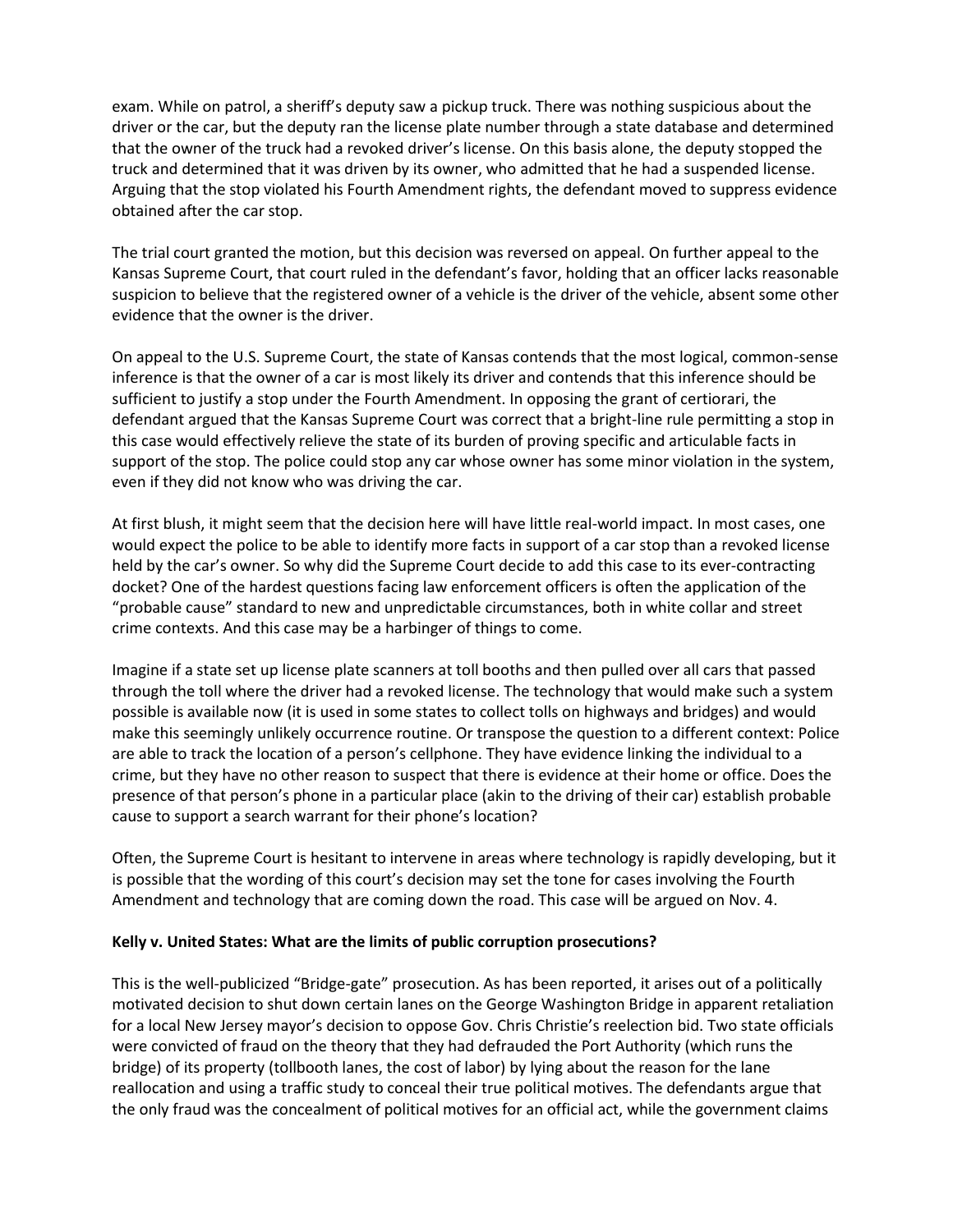that the defendants deprived the victim  $-$  the Port Authority  $-$  of actual property.

In their petitions for certiorari, the two state officials drew an analogy to recent honest services fraud cases like Skilling v. United States[5] and McDonnell v. United States,[6] in which the Supreme Court has reversed convictions and narrowed the reach of fraud law. Indeed, an amicus brief in support of certiorari was filed by McDonnell himself, labeling the decision of the U.S. Court of Appeals for the Third Circuit affirming the convictions as an "end-run" of prior precedent (including his own case).

In response, the government points out that this is not a case about intangible property — the Port Authority was deprived of money as a result of the defendants' misconduct — nor is it a case about punishing acts based on their underlying political motivation. Whatever the defendants' motive, the loss of property belonging to the Port Authority would have been the same.

Given the Supreme Court's decision to grant certiorari, it seems as if this case may lead to further limitation of the reach of prosecutors in public corruption cases. The court is right to guard against prosecutorial overreach and the charges in this case were novel (as was the underlying conduct). At the same time, public cynicism about corruption may grow if clear abuse of the public trust by politicians is continually put beyond the reach of the criminal law.

## **Holguin-Hernandez v. United States: Is an objection required in order to challenge a sentence's length?**

This case presents a technical issue relating to the standard of review used when hearing sentencing appeals in all cases, including those involving convictions for white collar crime. Virtually every case ending with a conviction gives rise to a possible appeal challenging the substantive reasonableness i.e., the general fairness — of the sentence imposed.

However, in most cases, defense counsel does not object after a sentence is pronounced, as the district court has already heard argument from counsel, assessed what type and length of sentence it believes is reasonable and then imposed that sentence. To require an objection at this point seems like an empty formality. However, in a case involving a sentence for a violation of supervised release, the U.S. Court of Appeals for the Fifth Circuit followed its long-standing rule and held that, where counsel failed to object at the point of sentencing, its review of substantive reasonableness was only for plain error. This rule is sui generis in the Fifth Circuit, while eight other circuits have no such requirement.

Although the government opposed the grant of certiorari, it did so largely because the court previously had denied cert. in many prior appeals challenging this practice and also because the standard of review was likely irrelevant to the outcome of the appeal. In its brief filed in opposition to cert., the government agreed with the defense that the Fifth Circuit's rule "incorrectly extends [Rule 51's] contemporaneous-objection requirement." When the defendant argues for one sentence and the district court imposes a different sentence, the defendant has already put the court on notice as to his objection to the length of the sentence. There should be no need for further objection. It is hard to imagine why the court granted cert. here unless a majority of the justices intend to reverse and do away with this unnecessary requirement.

### **Carpenter v. Murphy: Does criminal law apply to the Creek Nation?**

Carpenter v. Murphy has been set for reargument. This case presents the question of whether the land within the boundaries of the Creek Nation remains an Indian reservation. These boundaries were set by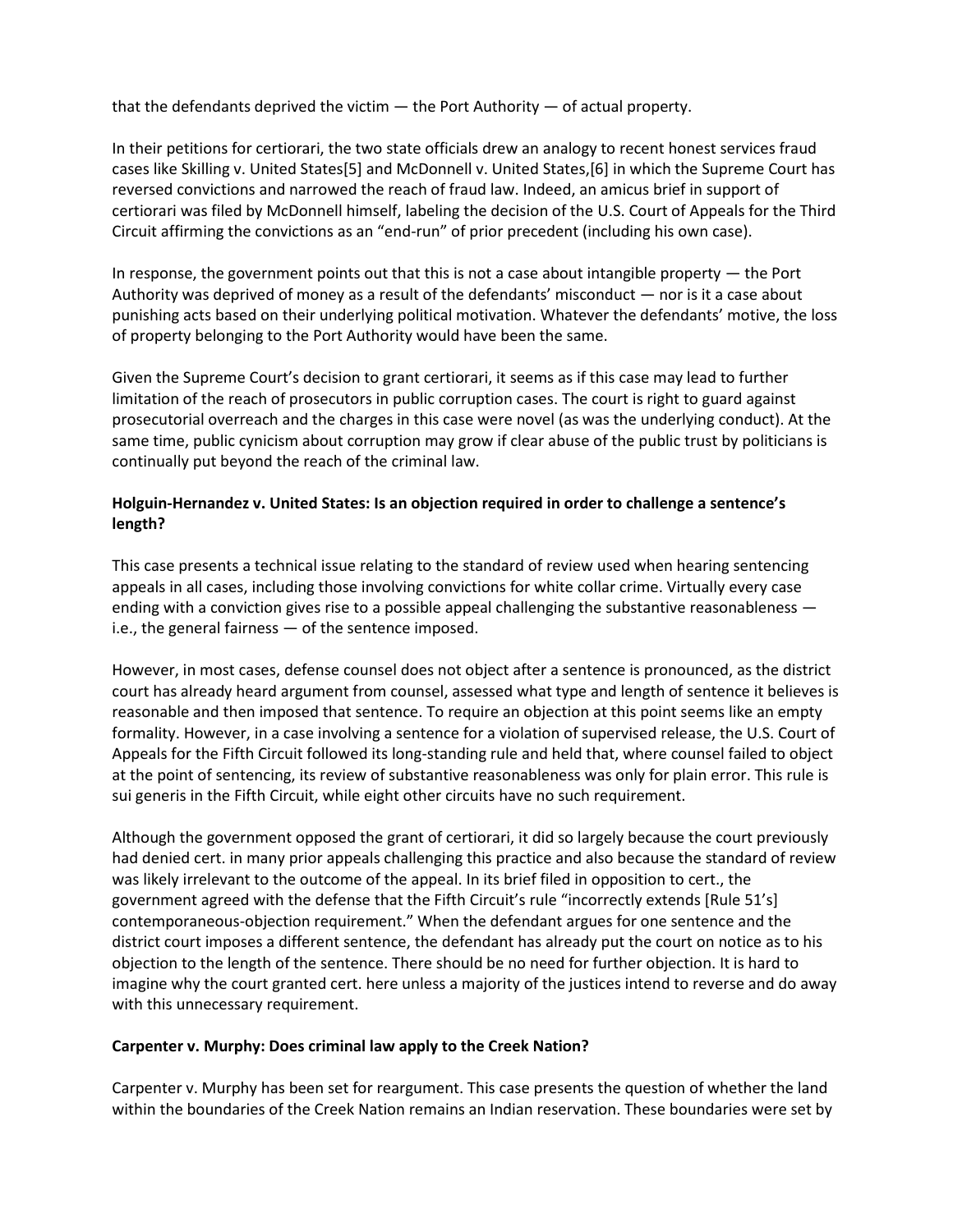treaty in the 19th century. If the defendant is right, then approximately 50% of Oklahoma would fall within the Indian reservation's boundaries. Also, if the defendant is right, then all crimes committed by Native Americans in this territory would be crimes not susceptible to prosecution in Oklahoma state or federal courts. This means ruling for the defense could cause significant turmoil in Oklahoma.

At argument, counsel for Oklahoma focused on the fact that the convictions of 155 murderers, 113 rapists and 200 felons who committed crimes against children could be reversed if the defendant prevailed. The court was concerned enough about the issues to solicit supplemental briefing after argument, asking for submissions in December 2018 about whether there might be a way to rule for the Creek Nation without disturbing all of these convictions.

Although Justice Gorsuch's recusal raises the possibility of a 4-4 split, the court's decision to schedule this case for reargument this term (rather than allowing for a 4-4 affirmance), indicates that the justices believe that a majority disposition can be cobbled together in this case. It is also hard to imagine that the court would want to leave this important question unresolved until the composition of the court changes, and so perhaps some compromise decision can be reached. The nature and breadth of that majority remains to be seen.

### **Peithman v. United States: What are the limits of civil asset forfeiture between co-conspirators?**

Finally, although the Supreme Court has not yet granted a writ of certiorari, a petition is pending in the case of Peithman v. United States.[8]. Peithman would be a notable addition to the court's docket and would resolve a significant ambiguity in the law of asset forfeiture. In the court's recent decision in Honeycutt v. United States,[8] the Supreme Court held that there is no joint and several liability for forfeiture among co-conspirators.

The court reasoned that joint and several liability — when combined with the substitute assets provision — would allow untainted property held by co-defendants to be forfeited. Honeycutt construed 21 U.S.C. Section 853, which governs forfeiture in drug prosecutions. Peithman asks whether Honeycutt's holding should apply with respect to the general forfeiture statute, 18 U.S.C. Section 981, which governs forfeiture in non-drug related crimes.

A circuit split currently exists on this issue, and, given the ubiquity of asset forfeiture litigation, this is a case that white collar practitioners should be eager to see decided. Whether or not cert. is granted in this case, it is hard to imagine the court's avoiding this question for much longer.

#### **Conclusion**

Although we will not know for certain until June 2020, the case that seems most likely to draw the attention of the white collar community and the public at large is Kelly. The "Bridge-gate" scandal drew national attention both because of the shocking nature of the misconduct alleged and because of its impact on national politics at a time when the governor of New Jersey was running for president. It also comes at a moment in which concern over public corruption is at its highest. We know that the McDonnell decision changed the outcome of several then-pending prosecutions and investigations and led some to ask if the Supreme Court "legalized" public corruption when it imposed an "official act" requirement.[9]

We will have to wait and see if the trend of public figures' avoiding criminal liability at the Supreme Court continues. Apart from Kelly, the Glover case also seems likely to have a far-reaching impact, as the